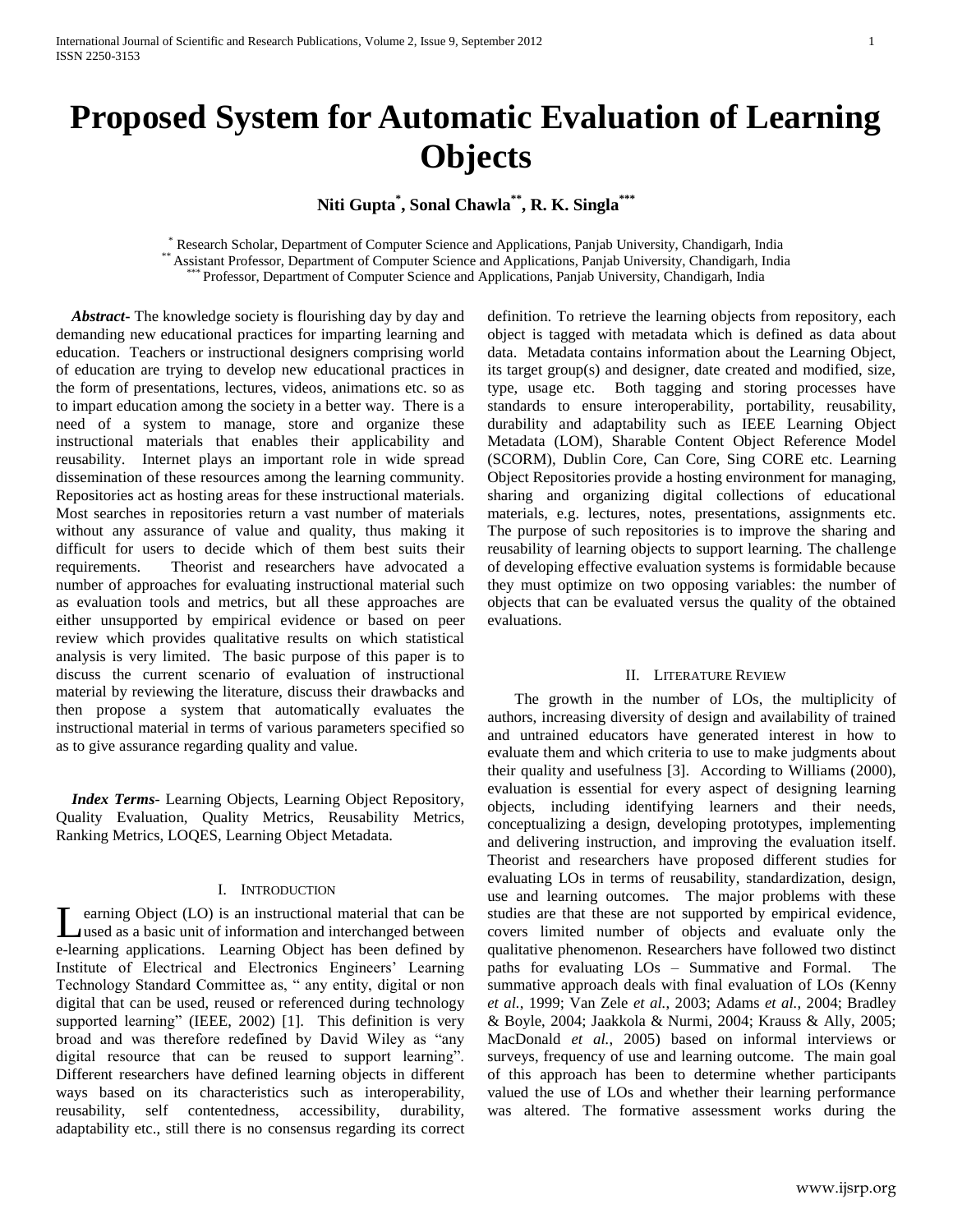development phase of LOs where feedback is solicited from small groups at regular intervals [4].

Nesbit et al. (2002) outline a convergent evaluation model that involves multiple participants – learners, instructors, instructional designers and media developers. Each group offers feedback throughout the development of a LO. Finally a report is produced that represents multiple values and needs. The major drawback of convergent evaluation model is limited numbers. of participants and difference in opinions and beliefs [5].

 Nesbit and Belfer (2004) designed an evaluation tool, 'Learning Object Review Instrument (LORI)' which includes nine items: content quality, learning goal alignment, feedback and adaptations, motivation, presentation design, interaction, accessibility, reusability and standards. This instrument has been tested on a limited basis (Krauss & Ally, 2005; Vargo et al., 2003) for a higher education population, but the impact of specific criteria on learning has not been examined [6].

 Multimedia Education Research for Learning and Online Teaching (MERLOT) developed another evaluation model which focuses on quality of content, potential effectiveness as a teaching – learning tool, and ease of use. Howard – Rose  $\&$ Harrigan (2003) tested the MERLOT model with 197 students from 10 different universities. The results were descriptive and did not distinguish the relative impact of individual model components. Coachrane (2005) tested a modified version of the MERLOT evaluation tool that looked at reusability, quality of interactivity, and potential for teaching, but only final scores are tallied, so the impact of separate components could not be determined. Finally, the reliability and validity of the MERLOT assessment tool has yet to be established [4].

 Kay & Knaack (2005, 2007a) developed an evaluation tool based on a detailed review of research on instructional design. Specific assessment categories included organisation/ layout learner control over interface, animation, graphics, audio, clear instructions, help features interactivity, incorrect content/ errors, difficulty/ challenge, useful/ informative, assessment and theme/ motivation. The evaluation criteria was tested on a large secondary school population [7,8].

 Based on above theories Kay & Knaack (2008) proposed a multi component model for assessing learning object, "The Learning Object Evaluation Metric (LOEM)' which focused on five main criteria: interactivity, design, engagement, usability, and content. The model was tested on a large sample and the results revealed that four constructs such as interactivity, design, engagement and usability demonstrated good internal and inter rater reliability, significantly correlated with student and teacher perception of learning, quality, engagement and performance. But there is little finding as how each of these constructs contributes to the learning process [4].

 All these evaluation tools are qualitative and are based on human review. Researchers feel that there is a need of such practices that automatically evaluates the LO and provides a rating based on various parameters specified. For this, various metrics have been proposed by different researchers for measuring different parameters of learning objects. Ochoa & Duval (2006) proposed various quality metrics that automatically assess the intrinsic characteristics of the metadata. The values obtained from the metrics are compared with the evaluations conducted by human reviewers to a sample of LOs from the real

repository. Result of experiment reveals that one of the metric, 'Textual Information Content', is a good quality predictor and shows high correlation in metrics score and average quality value given by human reviewers, but the experiment is conducted on small scale [23].

 Another set of metrics proposed by Ochoa & Duval (2008) is Ranking Metrics to estimate the topical, personal and situational relevance dimensions. These metrics are calculated mainly from the usage and contextual information extracted from repositories in which they are stored and do not require any explicit information from users. The evaluation of the metrics concludes that all the proposed basic metrics outperformed the ranking based on pure text-based approach [9].

 Quality of metadata is just one parameter. Another parameter which is equally important is reusability. Rodriguez and Dodero (2011) in their research paper determine those aspects that influence reusability, defines set of metrics that measures those aspects using metadata and proposed different methods of aggregation in order to obtain single resulting value and evaluate the efficiency of model by analyzing LOs extracted from eLera and Merlot repository [10].

 Munoz & Conde (2009) designed and developed a model HEODAR that automatically evaluates the LOs and produce a set of information that can be used to improve those LOs. The tool is implemented in the University of Salamanca framework and initially integrated with LMS called Moodle but the results are not yet tested [28].

 Eguigure & Zapata (2011) proposed a model for Quality Evaluation of Learning Objects (MECOA) which defines six indicators: content, performance, competition, self-management, meaning and creativity to evaluate the quality of LOs from a pedagogical perspective. These indicators are evaluated by four actors: teachers, student, experts and pedagogues. The instrument was designed and incorporated into AGORA platform, a Learning Object Management System, but the results are not empirically tested [29].

# III. RESEARCH INVESTIGATION

 The literature review identified various gaps in the research which initiates researchers to undertake further investigation so as to fill these gaps.

- Theorist and researchers proposed different models and metrics for evaluation of LOs, but the empirical evaluation is done at small scale on individual basis. So Empirical evaluation on large federated LORs is still pending.
- How should the metrics calculating various parameters of LOs be adapted to environment in which only the top-k objects of each repository are known?
- How should the ranking made by different LORs be aggregated?

# IV. STATEMENT OF THE PROBLEM

 Literature Review discussed above highlights the need for research work that is widely used and is devoid of the limitations. Above literature review shows that all the existing learning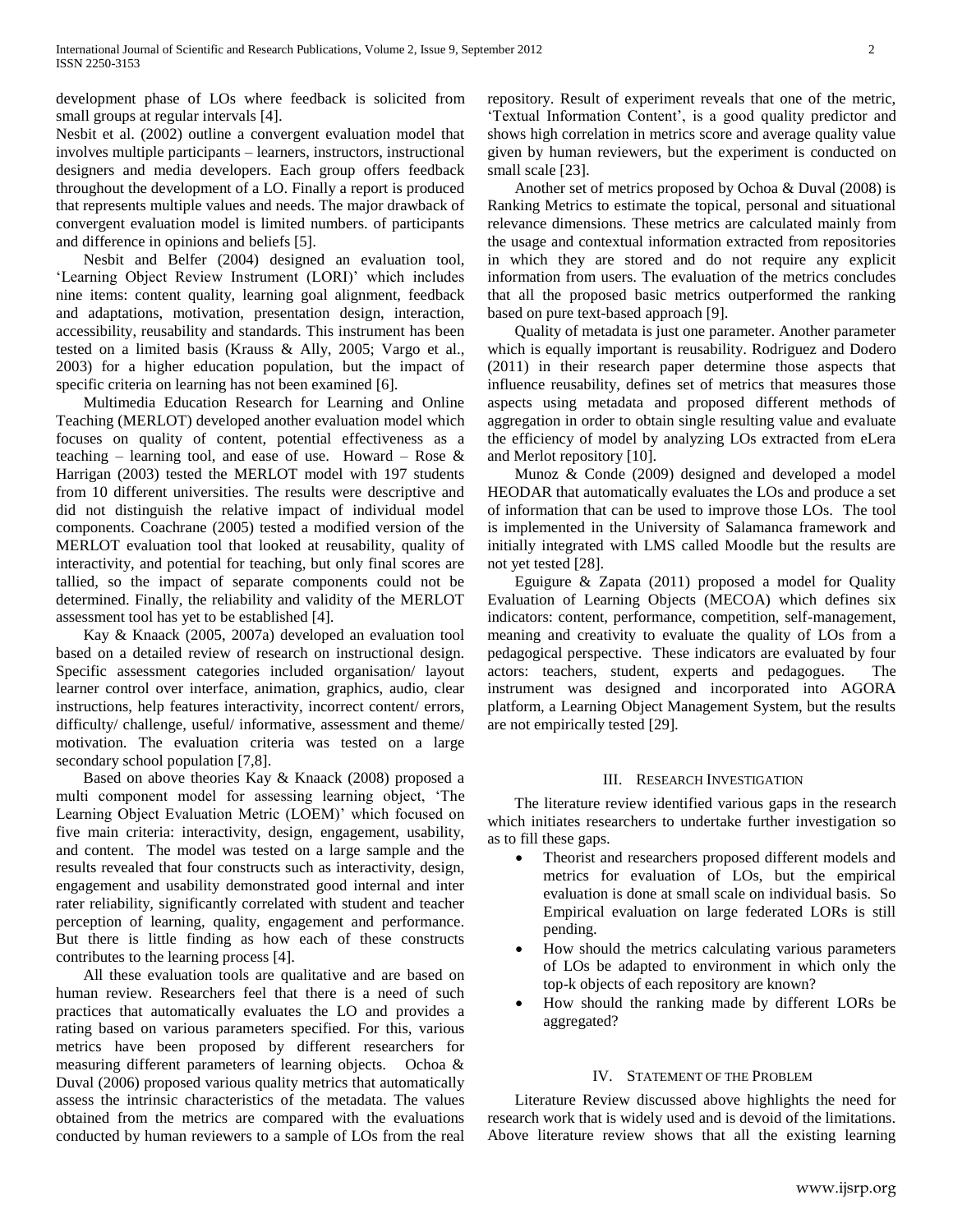object evaluation tools are dependent on the expert review which is a costly and time consuming process. Furthermore, the reliability analysis of these explicit evaluations reveals there are a number of problems such as most expert evaluations are performed individually, which represents a limitation on their validity, lack of user training, potential subjectivity of tastes etc. Moreover, only a small number of users provide these evaluations and, as a result, their evaluations may not be representative of the opinions of all users as a whole (Kay & Knaack). Along similar lines, Akpinar performed a validation study on certain evaluation areas of the Learning Object Review Instrument (LORI). The study compared evaluations with student and lecturer surveys and concluded that LORI evaluations were not sufficient to predict the educational benefits that might be obtained from LOs. In addition, while there are various initiatives that allow a search to be performed across several repositories, it is observed that different repositories have different evaluation systems, thus making it difficult to sort the results returned for several repositories. In a similar way to the various metadata application profiles, it is crucial to develop strategies that allow different repository evaluation systems to be integrated. Metrics helps in automatic evaluation of LOs but all the proposed metrics are tested individually and on small scale. This clearly indicated that there is a need of an evaluation system that automatically and collectively assesses the performance of LOs in terms of various quality indicators defined.

# V. OBJECTIVE OF THE STUDY

 The main objective of this research thus is to study the flaws in the current evaluation system and to develop a new system that would automatically assess the quality of LOs. Therefore, the major research objectives are:

- An in depth analysis of the current usage of learning object evaluation tools.
- Study the performance and impact of learning object evaluation tools on accessibility of LOs.
- Design and development of an automatic assessment system LOQES that evaluates the quality of LOs in terms of the defined parameters.
- Testing of open source system LOQES on various new LOs and then comparing its results with expert ratings for estimating the validity and reliability of tool.
- Draw conclusions and then providing the tool as open source software for the benefit of learning object community.

## VI. RESEARCH METHODOLOGY

 The methodology for the present study is to develop a system that automatically evaluates the learning object and gives assurance regarding quality and value of that object to the whole community. Previous approaches were qualitative and this approach is totally quantitative. The methodology comprises of various phases:

A. Development Phase

 This phase employs development of LOs and the evaluation system for automatic assessment of these LOs.

A.1. Choice of subject for development of learning objects

The major taste of this research is based on the subject chosen (discipline of computer science). The learning object comprises of presentations, video lectures, assignments etc. as well as the metadata information for automatic assessment of quality of LOs.

## A.2. Development of LOQES

 The development of Learning Object Quality Evaluation System based on following:

- Selection of Parameters for evaluation of LOs such as reusability, quality of metadata, relevance ranking, cost, learning styles etc.
- Comparative analysis of the various metrics proposed by different researchers for evaluation of the above mentioned parameters, so as to select the best metrics in terms of performance.
- Design and Development of automatic assessment system after aggregating all the selected metrics that collectively evaluates the various defined parameters and give a quantitative value regarding overall rating of LOs.

# B**.** Testing Phase

 In testing phase, the validity and reliability of the proposed automatic assessment system LOQES is analyzed by comparing the results of LOQES with the expert ratings given on the LOs developed in Development phase. The reliability of the system is judged based on the correlation between the system rating and expert rating, and high correlation signifies better reliability. The last step is drawing conclusions on reliability and validity of the system and then making the system available as open source software for the benefit of the entire learning object community.

### VII. SIGNIFICANCE OF THE STUDY

 The proposed study evaluates the LOs in terms of various defined parameters and provides automatic rating value that acts as a quality indicator for that particular learning object. This will provide help to contributors for making modifications in the LOs and to the users by providing them the assurance regarding quality and value. The benefits of the proposed study are:

- 1. Ratings and quantitative assessments aid individual users in searching and selecting objects.
- 2. Evaluations can provide guidance on how best to use an object.
- 3. Quality can be increased by evaluating the object before submitting it to any repository.
- 4. Evaluation standards can drive the practices of designers and developers.
- 5. Participation in evaluation activities can contribute to the professional development of those who work with LOs.
- 6. Evaluation activities can build and support communities of practice in relation to LOs.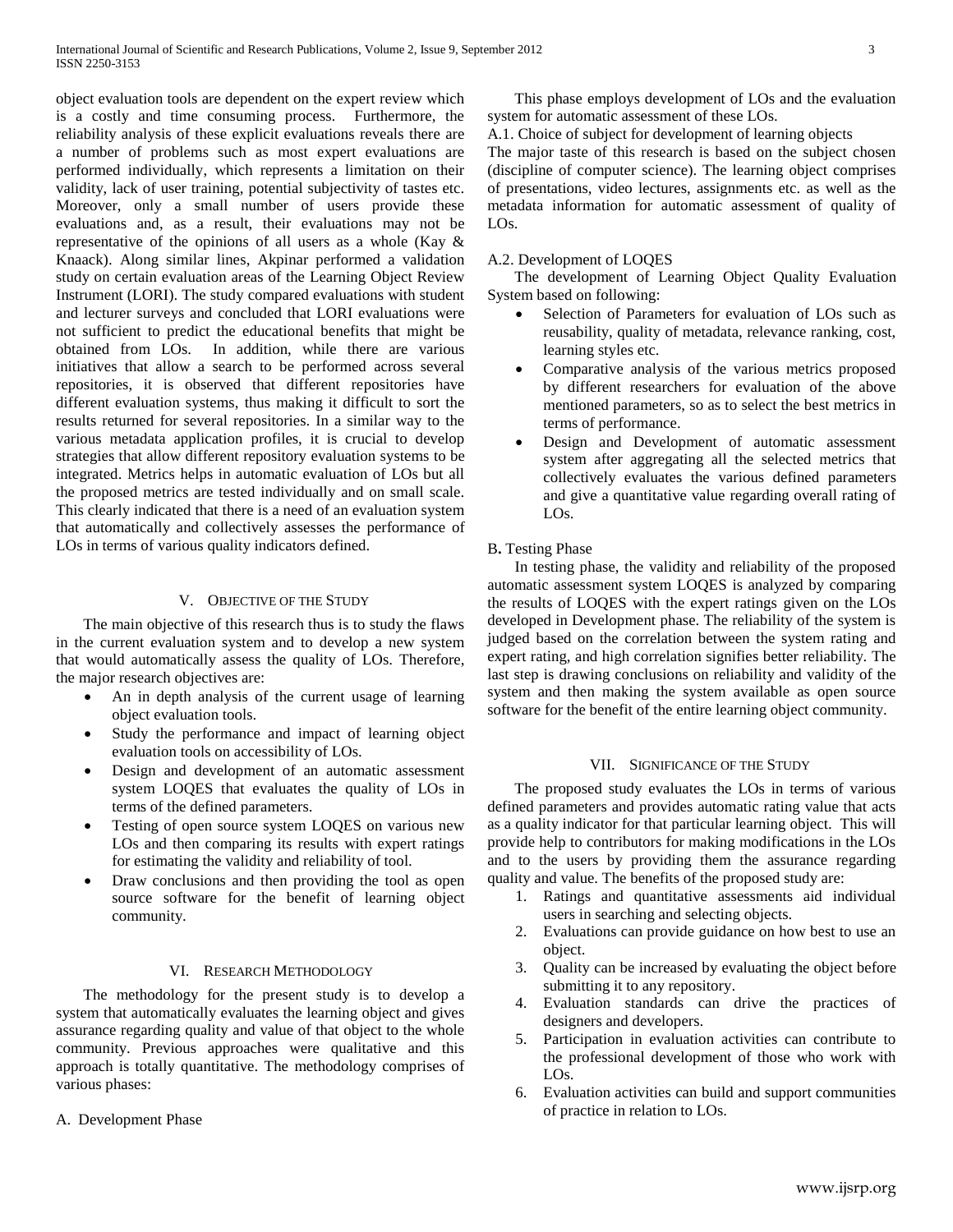- 7. Positive evaluations can promote social recognition of skilled designers and developers.
- 8. A trusted evaluation system may be an essential step toward the development of a workable business model for the economic exchange of LOs.

#### VIII. CONCLUSION

 Review of literature shows that research on the evaluation of LOs in terms of quantitative factors is very limited, partially because of abundance of qualitative tools and dependency on expert review. The above study unveils the requirement of a quantitative automatic assessment system of evaluation of learning object in terms of defined parameters so as to get assurance about quality of LOs because of large dissemination of LOs. Expert system evaluates LOs efficiently but due to limited number of experts, difference in opinion and presence of biasness this system won"t work and covers limited number of objects. The proposed system acts as a certification mechanism to certify the quality of LOs which will give reasonable assurance to users of learning object about quality and content.

#### **REFERENCES**

- [1] Learning Technology Standards Committee (2002) (PDF), Draft Standard for Learning Object Metadata. IEEE Standard 1484.12.1, New York: Institute of Electrical and Electronics Engineers, P.45.
- [2] Wiley (David A). Connecting learning objects to instructional theory: A definition, a metaphor, and taxonomy. http://reusability.org/read/chapters/wiley.doc
- [3] Haughey, M. & Muirhead, B. (2005). Evaluating learning objects for schools. *E-Journal of Instructional Science and Technology,* 8(1).
- [4] Kay & Knaack (2008), "A Multi-Component Model for Accessing Learning Objects: The Learning Object Evaluation Metrics (LOEM)" Australasian Journal of Educational Technology, v24 n5 p574-591.
- [5] Nesbit & Belfer (2002). "A Convergent Participation Model for Evaluation of Learning Objects", Canadian Journal of Learning & Technology, v28 n3 p105-20.
- [6] Nesbit & Belfer (2004). "Collaborative Evaluation of Learning Objects",
- [7] Kay, R. H. & Knaack, L. (2005). Developing learning objects for secondary school students: A multi-component model. *Interdisciplinary Journal of Knowledge and Learning Objects,* 1, 229-254.
- [8] Kay, R. H. & Knaack, L. (2007a). Evaluating the learning in learning objects. *Open Learning*, 22(1), 5-28.
- [9] Xavier Ochoa and Erik Duval. 2008. Relevance Ranking Metrics for Learning Objects. *IEEE Trans. Learn. Technol.* 1, 1 (January 2008), 34-48.
- [10] Javier Sanz-Rodriguez, Juan Manuel Dodero, and Salvador Sanchez-Alonso. 2011. Metrics-based evaluation of learning object reusability. *Software Quality Control* 19, 1 (March 2011), 121-140.
- [11] Sanz, J., Dodero J. M., & Sánchez S.(2011). "Ascertaining the relevance of Open Educational Resources by integrating various quality indicators". Revista de Universidad y Sociedad del Conocimiento (RUSC). Vol. 8, Issue 2. Pages 211-224.
- [12] AKPINAR, Y. (2008). "Validation of a Learning Object Review Instrument: Relationship between Ratings of Learning Objects and Actual Learning Outcomes". Interdisciplinary Journal of Knowledge and Learning Objects. Vol. 4, pages 291-302.
- [13] BARANIUK, R. G. (2007). "Challenges and Opportunities for the Open Education Movement: A Connexions Case Study". In: Opening Up Education: The Collective Advancement of Education through Open Technology, Open Content, and Open Knowledge. California: MIT Press. Pages 116-132.
- [14] CUEVA, S.; RODRÍGUEZ, G. (2010). "OERs, Standards and Trends". Revista de Universidad y Sociedad del Conocimiento (RUSC). Vol. 7, No 1. UOC.
- [15] FOX, S.; KARNAWATT, K.; MYDLAND, M. et al. (2005). "Evaluating Implicit Measures to Improve Web Search". ACM Transactions on Information Systems. Vol. 23, No 2, pages 147-168.
- [16] Rehak, Daniel R.; Mason, Robin (2003), "Engaging with the Learning Object Economy", in Littlejohn, Allison, *Reusing Online Resources: A Sustainable Approach to E-Learning*, London: Kogan Page, pp. 22–30.
- [17] Towards Automatic Evaluation of Learning Object Metadata Quality http://scholar.google.co.in/scholar\_url?hl=en&q=http://citeseerx.ist.psu.edu/ viewdoc/download%3Fdoi%3D10.1.1.85.2428%26rep%3Drep1%26type% 3Dpdf&sa=X&scisig=AAGBfm0lZ1kpH7o0ccHqN\_\_4j6sMafLfg&oi=scholarr
- [18] Juan F. Cervera, María G. López-López, Cristina Fernández, Salvador Sánchez-Alonso, "Quality Metrics in Learning Objects", Metadata and Semantics, 2009, pp. 135-141.
- [19] Laverde, Andres Chiappe; Cifuentes, Yasbley Segovia; Rodriguez, Helda Yadira Rincon, "Towards an Instructional Design Methodology Based on Learning Objects", Educational Technology Research and Development, v55 n6 p671-681.
- [20] A Preliminary Analysis of Software Engineering Metrics-based Criteria for the Evaluation of Learning Object Reusability http://online-journals.org/ijet/article/viewArticle/794
- [21] BOSKIC, N. (2003). *Faculty Assessment of the Quality and Reusability of Learning Objects*. PhD thesis. Alberta (Canada): Athabasca University.
- [22] HAN, K (2004). *Quality Rating of Learning Objects using Bayesian Belief Networks*. PhD thesis. Canada: Simon Fraser University.
- [23] Ochoa & Duval (2008) *Learnometrics: Metrics for Learning Objects h*ttps://lirias.kuleuven.be/bitstream/1979/1891/2/ThesisFinal.pdf
- [24] BROWNFIELD, G.; OLIVER, R. (2003). "Factors influencing the discovery and reusability of digital resources for teaching and learning". In: G. Crisp, D. Thiele, I. Scholten et al. (eds.). *Interact, Integrate,Impact: Proceedings of the 20th Annual Conference of the Australasian Society for Computers in Learning in Tertiary Education*. Adelaide. pages 74-83.
- [25] BROWNFIELD, G.; OLIVER, R. (2003). "Factors influencing the discovery and reusability of digital resources for teaching and learning". In: G. Crisp, D. Thiele, I. Scholten et al. (eds.). Interact, Integrate, Impact: Proceedings of the 20th Annual Conference of the Australasian Society for Computers in Learning in Tertiary Education. Adelaide. pages 74-83.
- [26] CLAYPOOL, M.; LE, P.; WASED, M. et al. (2001). "Implicit interest indicators". Proceedings of the 6th international conference on Intelligent user interfaces. New Mexico. Pages 33-40, doi: 10.1145/359784.359836.
- [27] GARCÍA-BARRIOCANAL, E.; SICILIA, Miguel A. (2009). "Preliminary Explorations on the Statistical Profiles of Highly-Rated Learning Objects". Metadata and Semantic Research. Proceedings of Third International Conference. Milan: MTSR 2009. Pages 108-117.
- [28] C. Muñoz, M.Á.C. González, and F.J.G. Peñalvo, "Learning Objects Quality: Moodle HEODAR Implementation", ;in Proc. WSKS (1), 2009, pp.88-97.
- [29] A. Zapata, V. Menendez, Y. Eguigure, M. Prieto (2009) Quality Evaluation Model for Learning Objects from Pedagogical Perspective. A Case of Study, *ICERI2009 Proceedings*, pp. 2228-2238.
- [30] Aprioristic Learning Object Reusability Evaluation www.cc.uah.es/ssalonso/papers/SIIE2008.pdf

#### AUTHORS

**First Author** – Niti Gupta, Research Scholar, Department of Computer Science and Applications, Panjab University, Chandigarh, India., niti.mca@gmail.com **Second Author** – Dr. Sonal Chawla, Assistant Professor,

Department of Computer Science and Applications, Panjab University, Chandigarh, India. sonal\_chawla@yahoo.com **Third Author** – Dr. R. K. Singla, Professor, Department of Computer Science and Applications, Panjab University, Chandigarh, India. rksingla@pu.ac.in